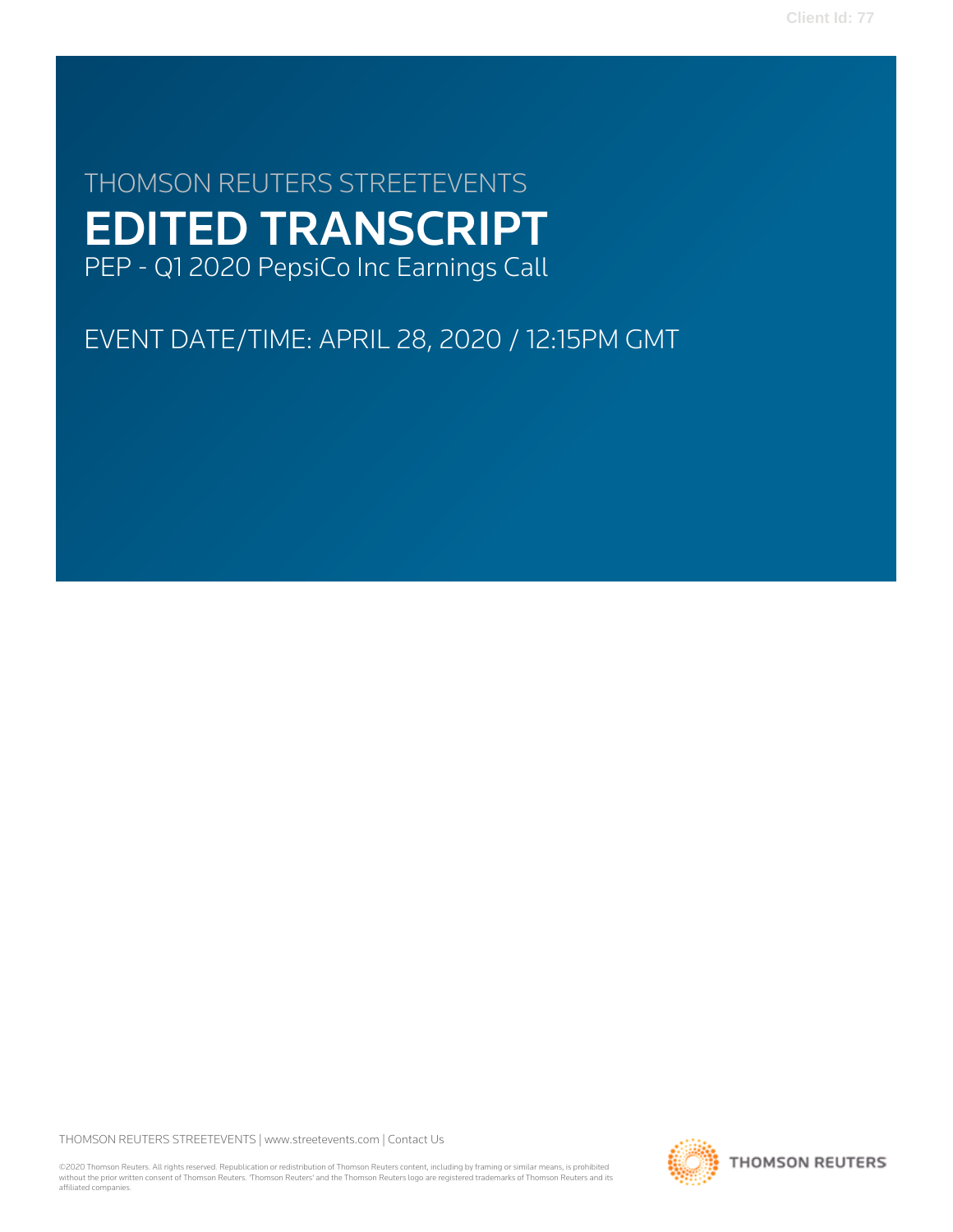# **CORPORATE PARTICIPANTS**

**[Hugh F. Johnston](#page-5-0)** PepsiCo, Inc. - Vice Chairman, Executive VP & CFO **[Ramon Luis Laguarta](#page-2-0)** PepsiCo, Inc. - Chairman & CEO **[Ravi Pamnani](#page-1-0)** PepsiCo, Inc. - SVP of IR

# **CONFERENCE CALL PARTICIPANTS**

**[Andrea Faria Teixeira](#page-4-0)** JP Morgan Chase & Co, Research Division - MD **[Bonnie Lee Herzog](#page-3-0)** Goldman Sachs Group Inc., Research Division - Research Analyst **[Bryan Douglass Spillane](#page-2-1)** BofA Merrill Lynch, Research Division - MD of Equity Research **[Dara Warren Mohsenian](#page-2-2)** Morgan Stanley, Research Division - MD **[Kaumil S. Gajrawala](#page-5-1)** Crédit Suisse AG, Research Division - MD & Research Analyst **[Lauren Rae Lieberman](#page-6-0)** Barclays Bank PLC, Research Division - MD & Senior Research Analyst **[Laurent Daniel Grandet](#page-9-0)** Guggenheim Securities, LLC, Research Division - Senior Analyst and MD of the Consumer & Retail Team **[Nik Modi](#page-4-1)** RBC Capital Markets, Research Division - MD of Tobacco, Household Products and Beverages & Lead Consumer Staples Analyst **[Robert Edward Ottenstein](#page-7-0)** Evercore ISI Institutional Equities, Research Division - Senior MD, Head of Global Beverages Research & Fundamental Research Analyst **[Sean Roberts King](#page-10-0)** UBS Investment Bank, Research Division - Equity Research Analyst of Beverages **[Stephen Robert R. Powers](#page-8-0)** Deutsche Bank AG, Research Division - Research Analyst **[Vivien Nicole Azer](#page-7-1)** Cowen and Company, LLC, Research Division - MD & Senior Research Analyst **[William Bates Chappell](#page-10-1)** SunTrust Robinson Humphrey, Inc., Research Division - MD

# **PRESENTATION**

#### **Operator**

Good morning, and welcome to PepsiCo's First Quarter Earnings Question-and-Answer Session. (Operator Instructions)

<span id="page-1-0"></span>Today's call is being recorded and will be archived at www.pepsico.com.

It is now my pleasure to introduce Mr. Ravi Pamnani, Senior Vice President of Investor Relations. Mr. Pamnani, you may begin.

## **Ravi Pamnani** - PepsiCo, Inc. - SVP of IR

Thank you, operator. I hope everyone has had the chance this morning to read our press release and listen to our prepared comments, both of which are available on our website.

Before we begin, please take note of our cautionary statement. We may make forward-looking statements on today's call, including about our business plans and 2020 guidance and the potential impact of the COVID-19 pandemic on our business. Forward-looking statements inherently involve risks and uncertainties and only reflect our view as of today, and we are under no obligation to update.

When discussing our results, we may refer to non-GAAP measures, which exclude certain items from reported results. Please refer to today's earnings release and 10-Q available on pepsico.com for definitions and reconciliations of non-GAAP measures and additional information regarding our results, including a discussion of factors that could cause actual results to materially differ from forward-looking statements.

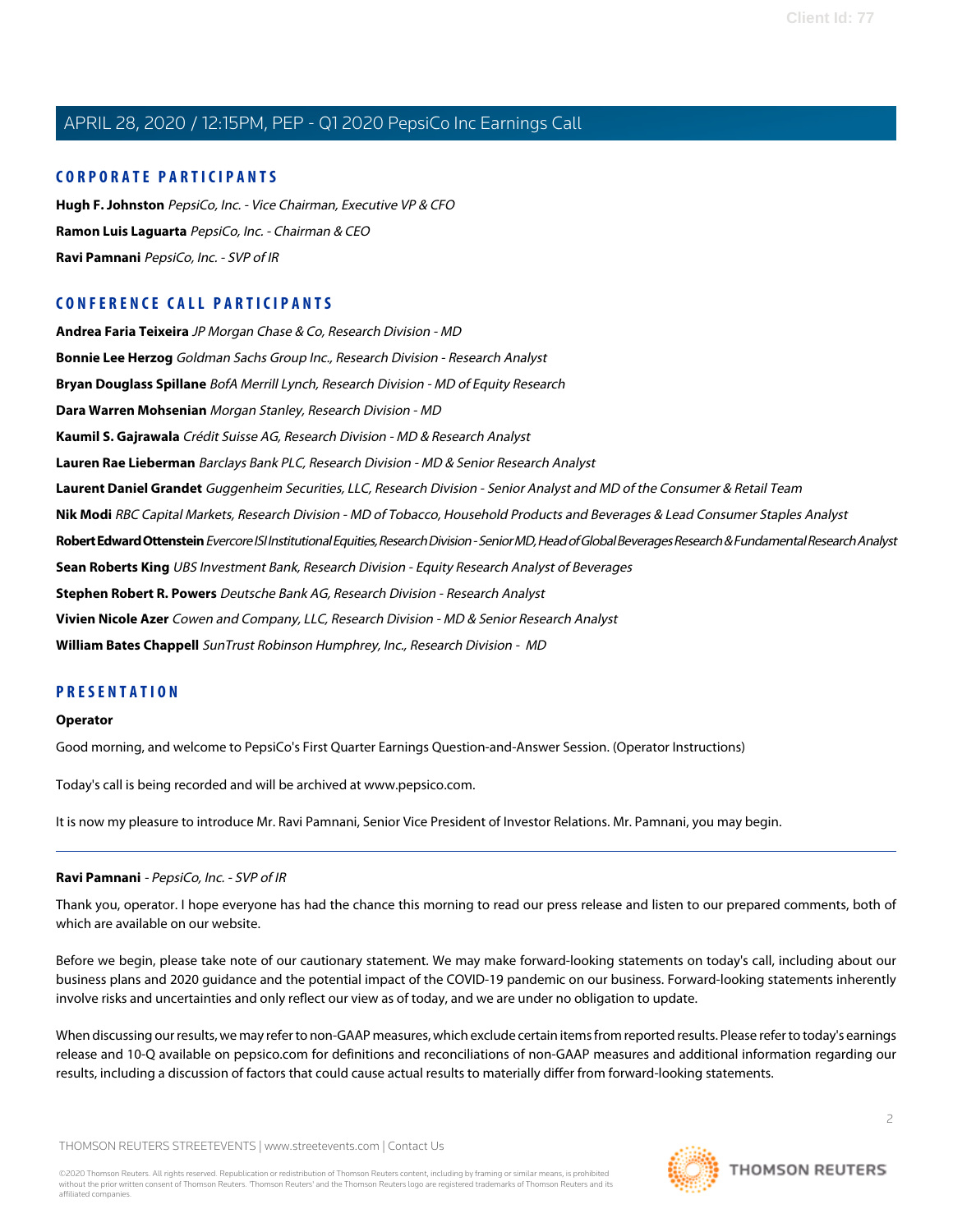Joining me today are PepsiCo's Chairman and CEO, Ramon Laguarta; and PepsiCo's Vice Chairman and CFO, Hugh Johnston. (Operator Instructions)

And with that, I will turn it over to the operator for the first question.

# **QUESTIONS AND ANSWERS**

#### **Operator**

<span id="page-2-2"></span>(Operator Instructions) Our first question comes from the line of Dara Mohsenian of Morgan Stanley.

#### **Dara Warren Mohsenian** - Morgan Stanley, Research Division - MD

Gentlemen, hope you're well in this environment. So Ramon, I just wanted to touch on the market share opportunity in snacks and beverages going forward. It sounded like the momentum was pretty strong through February, pre-COVID and in the COVID environment. But I was hoping you could discuss if there's opportunity for improved share structurally longer term as you look coming out of the COVID crisis. Theoretically in snacks, there's a shift to larger, trusted brands, which is in your wheelhouse, and you've got the DSD distribution advantage. So from a retailer and consumer standpoint, there could potentially be a shift there. And then in beverages, theoretically less exposure to the away-from-home channel than some of your competitors should enable you to invest behind the business. So just sort of curious if you could run through how you're positioning yourselves for market share advantages coming out of this COVID crisis and if you think there could be some structural improvement longer term beyond what you've already seen over the last year or so.

#### <span id="page-2-0"></span>**Ramon Luis Laguarta** - PepsiCo, Inc. - Chairman & CEO

Yes, it's a good question. Obviously, in a moment when it's hard to predict where the category will go, right, in the coming months, then share of market becomes clearly the #1 priority for the organization. And as you were saying, the investments we made in the business last year, both in our structural capabilities but also the strength of our brands and in particular markets, gave us a lot of momentum. And as you saw in Q1, it was our fastest-growing quarter in a long time, even if you deduct the last couple of weeks where we had a positive impact from the stockpiling in the U.S.

So you would -- even though -- if you were to ask our people on the ground, share of market is the key variable. We see ourselves, as you were saying, in -- it's a moment where large brands that people trust, strong supply chains and go-to-markets like we have. Very importantly, the talented people that we have in the marketplace, experienced and very talented, I think, superior teams probably in the marketplace should give us an edge in terms of competing in these few months ahead of us where there's going to be a lot of volatility and being agile and strong. I think it's going to be a very positive opportunity for ourselves, yes.

#### <span id="page-2-1"></span>**Operator**

Your next question comes from the line of Bryan Spillane of Bank of America Merrill Lynch.

## **Bryan Douglass Spillane** - BofA Merrill Lynch, Research Division - MD of Equity Research

And maybe just a follow-up on Dara's question. As I was listening to the recorded message, I guess what I took away from it was there is going to be still some investment in SG&A this year, some of it in response to the environment, some of it maybe be opportunistic in terms of market share gains. So I guess is that a correct characterization of it as we're thinking about as the year unfolds and sort of the pressure points or the stresses in the P&L? You're looking to sort of spend in SG&A this year because you want the business to exit stronger and also there's going to be some investments to adapt to the environment?

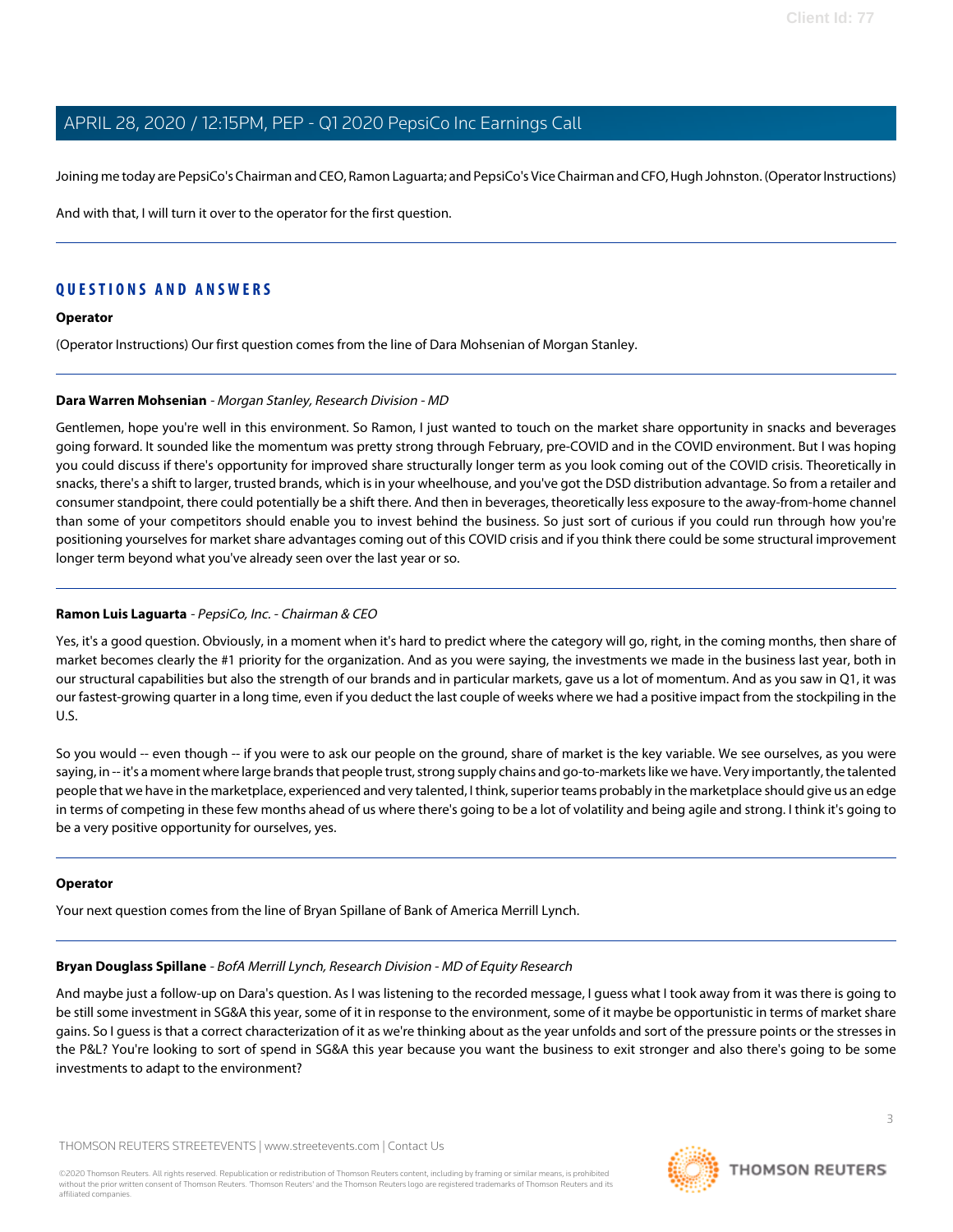#### **Ramon Luis Laguarta** - PepsiCo, Inc. - Chairman & CEO

Yes. Of course, we're -- I mean, we were in an investment position, and we were very selective, obviously, where we're putting the investments and trying to look for the highest-ROI investments everywhere around the world in the different categories. We're not planning to change that position even we might have opportunities ahead of us that tell us that probably the best decision would be to even double down on some of those market opportunities where we can take maybe a short-term advantage now and -- which will be structural gains for long term.

On the other hand, we're looking at all our discretionary costs with a lot of intensity. And as we said in the note, we're looking holistically and very intentionally at unnecessary costs in our P&L at this point, both, obviously, to things that are unnecessary, we're going to stop them, but also to have the flexibility to reallocate into areas of the business where we see acceleration.

For example, we're seeing, obviously, as you're hearing from everybody else, e-commerce being a high-growth channel at this point. So we're reallocating resources from other parts of the P&L into e-commerce and capturing consumers in that particular channel. And then obviously, we'll be -- keep investing to retain those consumers as they probably stay in the e-commerce.

We're -- there are some brands that are benefiting from this more consumption at home like Quaker. Well, they'll -- I think we want to invest in some of those brands that are getting consumer tailwinds now because we want to retain those consumers with the brands as we exit the crisis situation. So yes, our mentality was -- going into the crisis was a mentality of attack. I think we continue to be on the attack, same mentality, obviously put in some strong criteria of ROI to those investments and being very, very kind of tough with every single line of our P&L to make sure that whatever is unnecessary is not there anymore.

#### **Operator**

<span id="page-3-0"></span>Your next question comes from the line of Bonnie Herzog of Goldman Sachs.

## **Bonnie Lee Herzog** - Goldman Sachs Group Inc., Research Division - Research Analyst

I have a few questions for you guys on energy drinks. You're certainly stepping up your game here with the announcement you made this morning to distribute Bang. So hoping you could give us a little more color on how you're going to manage the energy category with the different brands. Now you've got Rockstar and now distributing Bang and eventually Mountain Dew. So curious to hear how you're going to prioritize these different brands and how you see the different positioning of them. And then could you guys give us a sense as to how you're going to hit the ground running now that the Rockstar deal is closed? I'm just curious if your plans have changed given everything going on with COVID also as it relates to Mountain Dew.

## **Ramon Luis Laguarta** - PepsiCo, Inc. - Chairman & CEO

Yes. Yes, let me give you a -- I mean, this is consistent with what we have been saying in the past that we see the energy need state as a very large need state that will stay for many years. I think consumers will need energy during the day in developing markets, developed markets all over the world and that we're going after that consumer occasion with multiple vectors.

We're playing with the coffee category, and we continue to think that the coffee category is a great opportunity to capture a lot of occasions there. So with our partnership with Starbucks and some of the innovation we had there, we've been very successful to play in energy need state. Obviously, we have our own innovation with GameFuel and some other innovations we had in the past.

The Rockstar deal gives us the opportunity to play with more of these spaces in -- that energy provides. So yes, we'll have the Rockstar portfolio, which I think has been underinvested in the past. So now there are more incentives for our people to drive that business, and we're going to invest in Rockstar. So that's going to be a good segment for us.

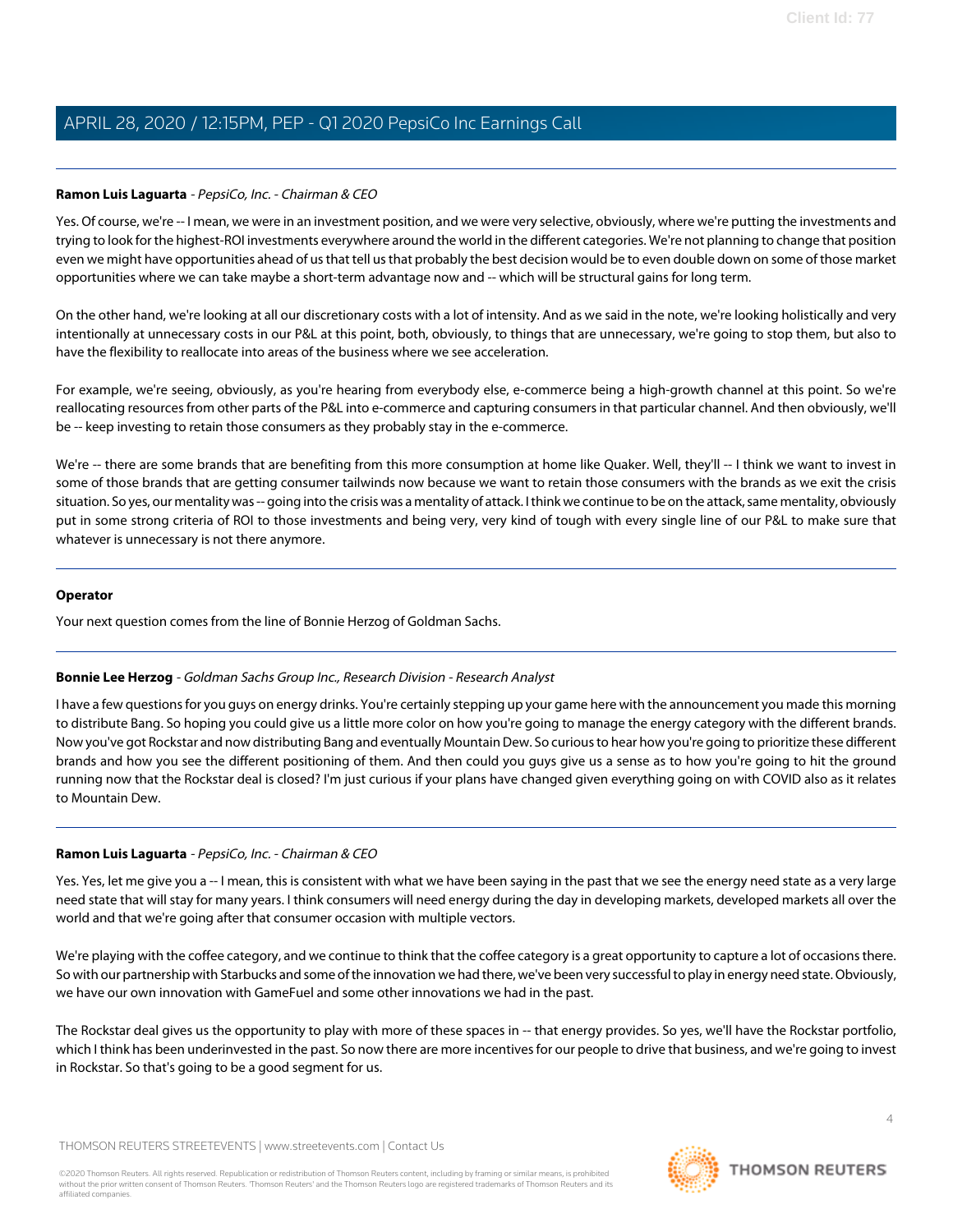Obviously, Bang has been a beautiful addition to our portfolio in terms of a differentiated brand that has a lot of momentum in the U.S. in particular channels. A lot of opportunities still in terms of additional distribution and some channels that are not available. So I think our distribution muscle will give Bang an additional push, and there's clearly a lot of consumer positive reception to that brand. So we'll benefit from that.

And then as we said in the past, we have a brand in our portfolio, Mountain Dew, that I think has a lot of opportunities in that space as well, and it's kind of natural for Mountain Dew to play in the energy boost category. So you will see some more innovation of our Mountain Dew brand to play more intentionally in that space.

And that's how we think about the multiple tools that we can use to play into what is a huge need state. And I think we'll continue with people moving to mega cities and people having very hectic lifestyles.

#### **Operator**

<span id="page-4-1"></span>Your next question comes from the line of Nik Modi of RBC Capital Markets.

#### **Nik Modi** - RBC Capital Markets, Research Division - MD of Tobacco, Household Products and Beverages & Lead Consumer Staples Analyst

Ramon, I was hoping you can talk about go-to-market, and I'm thinking more on the Gatorade side. I mean, clearly, having availability in a time like this has been critical. And so when you think about warehouse versus DSD of Gatorade between the channels, small format, large format, and some of the tests that you're running in the Midwest then, I was hoping you could just kind of opine on how you think this should evolve in the future given that this could potentially happen again at some point in the future?

#### **Ramon Luis Laguarta** - PepsiCo, Inc. - Chairman & CEO

Yes, that's a great question. I think probably the difficult logistic situation that we've seen in the marketplace in the last few weeks in the U.S. but across the world has probably brought more light to the opportunity that we have in finding better ways to move our Gatorade products into the stores. And although we have been with great collaboration with all our customers and our partners to find solutions to get that brand quickly into the store because there is a lot of demand for it, we've seen some bottlenecks.

So as you say, we're considering multiple options. Obviously, the final decision is always a combination of top line growth and additional cost and complexity to the organization. So it's a complex decision given the size of the brand and the complexities from the logistics point of view. It's a very seasonal brand that has a lot of volume between, say, May to September, right? So it's a huge spike to our logistics system.

So it is a big strategic decision. It's one that we're, as you say, we're testing different options. We're giving it a lot of thinking time. And the decision will be made together with our partners in the retail space and obviously internally looking at all the different variables. It's a potentially big outlook for Gatorade but also a difficult decision from many points of view.

#### <span id="page-4-0"></span>**Operator**

Your next question comes from the line of Andrea Teixeira of JPMorgan.

## **Andrea Faria Teixeira** - JP Morgan Chase & Co, Research Division - MD

I hope all is well with all of you. So I was hoping if you can talk about the strength in at-home consumption. So I'm assuming your shipping is still below your demand and you are not worried about any stock destocking in the second quarter. So I was just thinking in your outlook of the low single-digit decline for the second quarter. Are you just assuming, as we cycle through the immediate consumption channels, they're still going

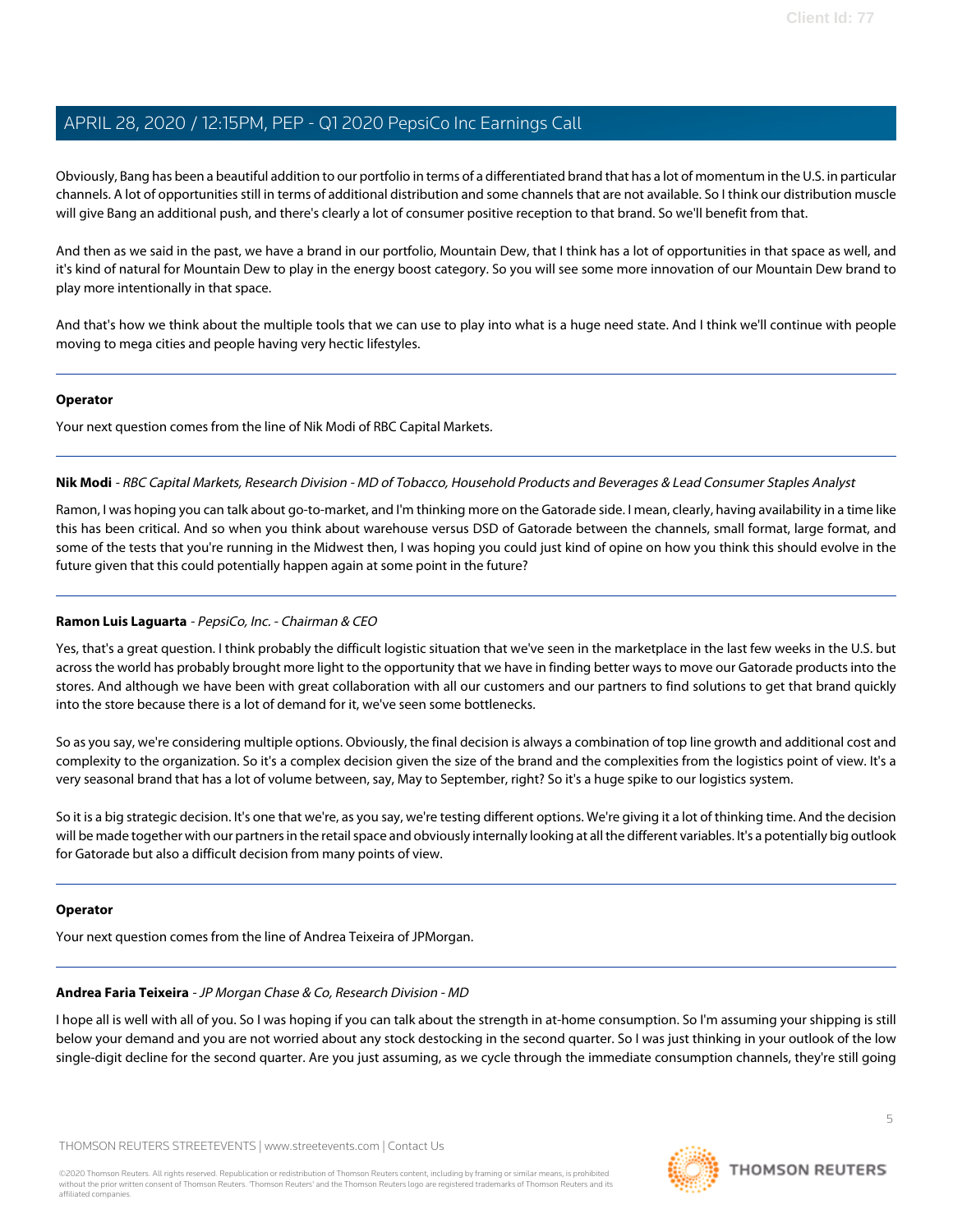to be very much impaired through most of the second quarter? And if you can give us an idea what happened in some of the places where the restrictions were lifted.

#### **Ramon Luis Laguarta** - PepsiCo, Inc. - Chairman & CEO

Listen, we're seeing a lot of uncertainties on how the economies will go back to normal, right? And we have -- obviously, as you can imagine, we have multiple scenarios in what could happen. There are a lot of scenarios that say that it's not going to be so linear, as you -- well, you're saying that economies will go back to opening right away and that's going to be it, right? I think there might be some scenarios where there will be ups and downs in the way the virus spreads, and there will be some particular local areas that could be more exposed in particular moments of time and so on. It might require some additional lockdown decisions or other sort of decisions by the government. So our -- the fact that we're saying that we see uncertainties on geography channels and categories is because we're -- many of our scenarios done are not as linear as you're saying.

You're right in pointing out that most of the impact in our categories, especially beverages, is related to lack of mobility of people, and then there are particular channels that are very linked to mobility and transportation and, obviously, some of the out-of-home food. Obviously, if consumers are moving around, there will be more consumption, especially in convenience and gas channel and a bit more on workplaces where we have a good business as well. So that should improve assuming that the consumer will stay -- will be able to continue to move around for the foreseeable months.

Now -- but the reason why we're seeing more uncertainty is because we don't think it's going to be a straight line once people go back to moving around. It's going to be a restricted mobility, I think, and with potential second waves in some particular markets. That's why we're staying cautious and we prefer to have that kind of flexibility in our guidance at this point.

#### **Operator**

<span id="page-5-1"></span>Your next question comes from the line of Kaumil Gajrawala of Crédit Suisse.

#### **Kaumil S. Gajrawala** - Crédit Suisse AG, Research Division - MD & Research Analyst

Can you talk a bit more about the Bang deal? It obviously makes sense, and congratulations on becoming a lot more meaningful in the energy space in what seems like a fairly short period of time. But maybe just some more specifics. It looks like it's a distribution deal, and historically, distribution deals have favored the founder or supplier a bit more than they favored the distributor. Is there a path to ownership? I think there's been some deals in the past where a lack of a path to ownership has been detrimental. And maybe just some other basics as in time horizon, how long is this deal. Is it perpetual? Things like that.

#### <span id="page-5-0"></span>**Ramon Luis Laguarta** - PepsiCo, Inc. - Chairman & CEO

Hugh, you want to give it your perspective, please?

# **Hugh F. Johnston** - PepsiCo, Inc. - Vice Chairman, Executive VP & CFO

Yes. Happy to do that, Ramon. A couple of things on it. Obviously, we're not going to disclose all of the details of the deal.

The way I'd characterize it is I think it presents great upside for the Bang people. It gives them broader and deeper distribution than what they've had to date. It also -- it represents a nice win for us, and it really helps us fill out the energy portfolio as we move to a more assertive posture on this category.

In terms of any forward deals or sort of M&A contemplated, none of that is in there. So we expect this to sustain for a good period of time.

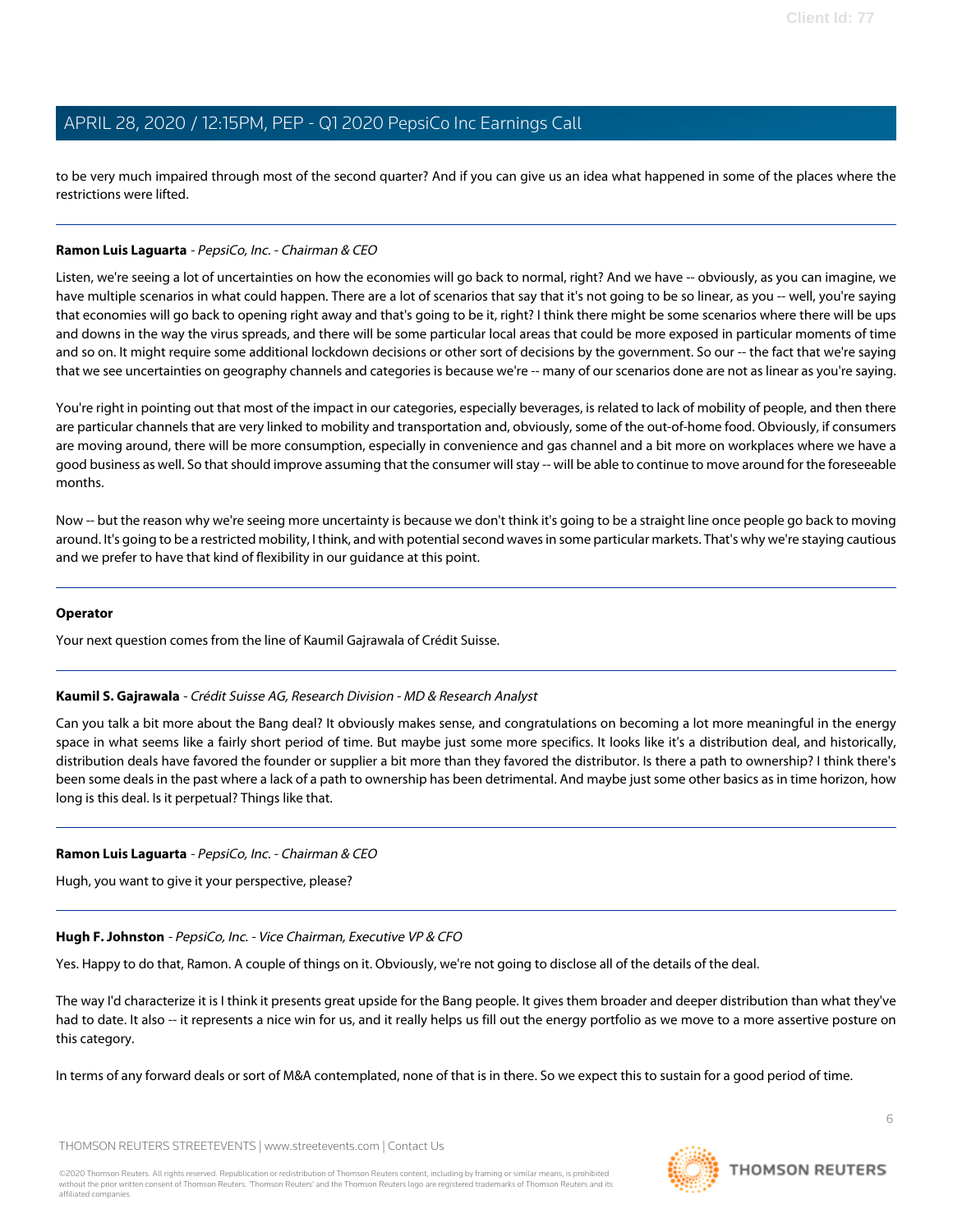And the last comment I'd make is, unlike the Rockstar deal, we really don't have meaningful restrictions in terms of the way that we manage our portfolio. So we certainly feel as we take a more assertive posture, we have the freedom to operate in the energy space a great deal.

#### **Operator**

<span id="page-6-0"></span>Your next question comes from the line of Lauren Lieberman of Barclays.

#### **Lauren Rae Lieberman** - Barclays Bank PLC, Research Division - MD & Senior Research Analyst

Great. In your -- in the prepared remarks, you guys have talked about developing in emerging markets, feeling pressure, and that, that was sort of thing you were thinking about, discretionary coming under pressure and how the macroeconomic could hurt categories. So I just wanted to get a little bit more on that, your thoughts around, because I think category development of packaged snacks is a big part of the kind of long-term plan in international markets and the investments that you've been making particularly to promote and support some of your bigger brands, make them a bigger global footprint. So I know it's still pretty early days in all of this, but if you could just talk about D&E market development for snacks as you think about how this crisis unfolds.

## **Ramon Luis Laguarta** - PepsiCo, Inc. - Chairman & CEO

Yes. Yes. Just a bit of -- as you say, it's still very early, right, in -- if you think about Latin America or Middle East, Africa. Eastern Europe has been in the crisis for a bit longer, parts of Asia.

What we're seeing in short term is twofold. One is there's a good part of the universe of outlets that we service that are shut down or partially shut down during the lockdown. So -- and that impacts a numerical distribution but also the initial channel sell-in, and that impacts our sales. Then the -- if you think about the consumer occasions in those markets, developing markets, there's a lot of on-the-go occasions in those markets, especially -- it tends to be a younger population that buys our products, snacks especially. And a lot of the occasion had to do with moving around or either from school to home or hanging out with friends on the streets. I mean those kind of occasions are big. And those are somehow limited, right, in the current realities. So that is being impacted.

Structurally, we don't see any challenge to date, right? What we see is actually probably the opposite. I think we have, as I was saying at the beginning, very strong supply chains in most of these markets, and the brands are quite established. And we're very good at managing the affordability levels in those markets. So where price points or pack price is very important, we have a lot of flexibility in our snack business to adapt the price points in the packs to whatever the currency impacts are in the cost and the price points.

So I think there is a lot of know-how. I think we see this as an opportunity for us to even go deeper in the -- in our distribution eventually and to double down to accelerate share of market in those -- in a lot of the geographies where we participate. So we see some short-term impact because of the distribution challenges that I told you at the beginning.

As soon as the retailers are back to business and we see that happening in many markets after a couple of weeks, obviously they cannot be opened from the family income point of view, they go back to opening their stores and then life goes back to normal.

So we think that this could be actually a boost to our acceleration of the per cap development, our market share presence in a lot of the international markets. The relative size of our business versus competitors tends to be quite large in a lot of our snack businesses globally, and we see that as an opportunity today.

#### **Operator**

Your next question comes from the line of Rob Ottenstein of Evercore.

THOMSON REUTERS STREETEVENTS | [www.streetevents.com](http://www.streetevents.com) | [Contact Us](http://www010.streetevents.com/contact.asp)

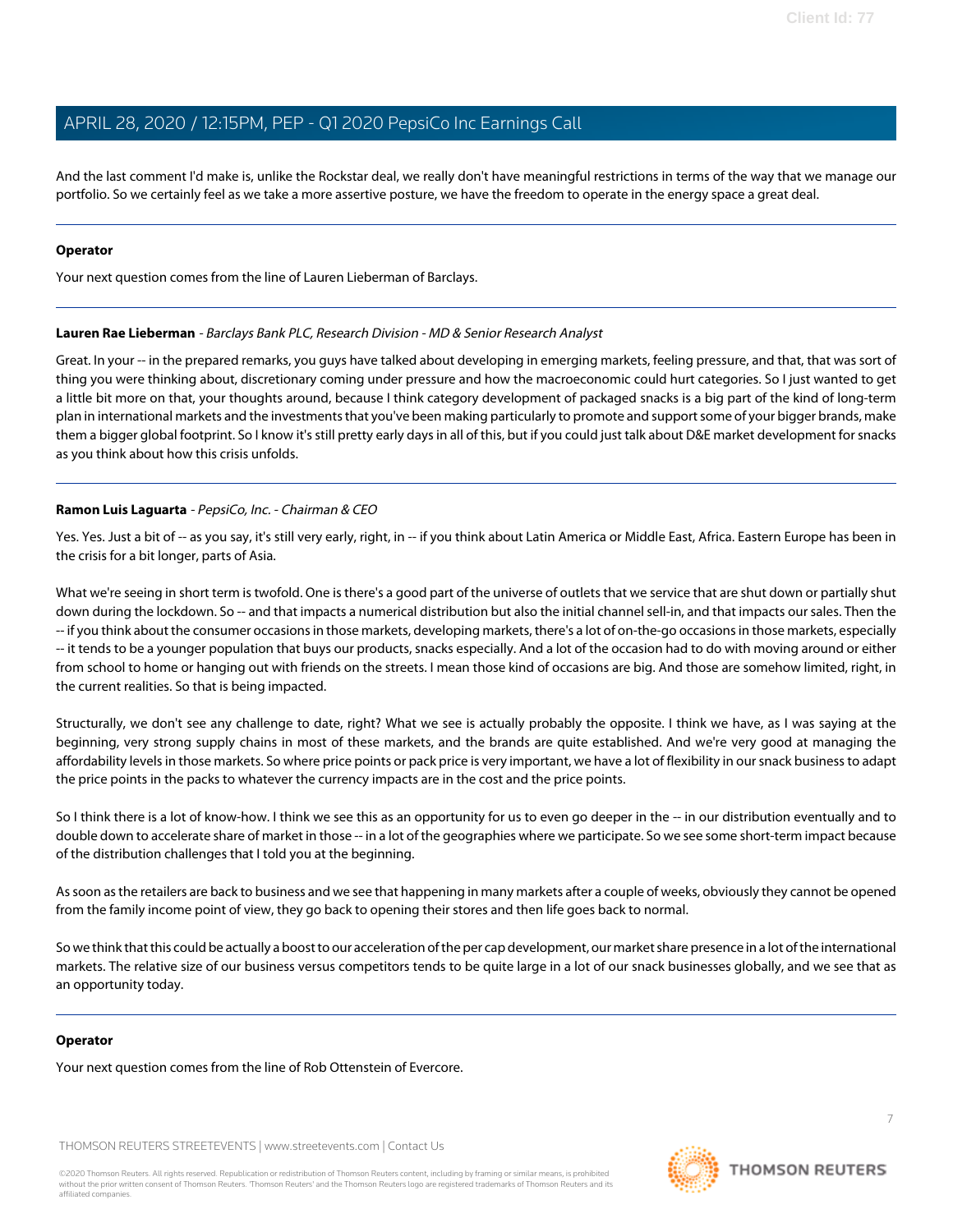<span id="page-7-0"></span>**Robert Edward Ottenstein** - Evercore ISI Institutional Equities, Research Division - Senior MD, Head of Global Beverages Research & Fundamental Research Analyst

Great. Guys, at a time when a lot of companies are suspending or cutting their dividend, cutting or stopping share buybacks, you guys have basically committed to your initial guidance on those, \$2 billion of share buybacks, which is just a tremendous financial strength. My question is, is given how the world has changed, how you're thinking about capital allocation now and priorities. Does opportunistic M&A make more sense? How are you weighing all these things in terms of priority, also including perhaps even stepping up marketing, which was increased a lot last year? And in Q4, you said it may or may not be increased ahead of sales this year. That was something you were considering. So just kind of big picture how you're reevaluating capital allocation.

#### **Ramon Luis Laguarta** - PepsiCo, Inc. - Chairman & CEO

Hugh, do you want to take that one?

#### **Hugh F. Johnston** - PepsiCo, Inc. - Vice Chairman, Executive VP & CFO

Yes. Happy to. Rob, a lot of ways, there really isn't much change in the way that we think about capital allocation relative to what we've talked about in the past. You're right, we do have terrific financial strength. We've actually been in the debt markets, both short term and long term, and are able to get money at extended maturities at quite attractive rates. So we do have the financial flexibility to continue with the share repurchase as well as obviously pay the dividend.

In terms of the capital allocation priorities, it's really, number one, invest in the business, and we'll do that as we see opportunity to do that. Number two, we'll pay the dividend. Number three, we'll continue to look at M&A. But as always, we're very selective in the past and as in -- very selective as in the past. And for the number of things that we look at, we execute against very, very few.

And then last, share repurchase. So no real change in that regard. And thankfully, because of the way that we've put together the balance sheet and because of the strength of the cash flows of the company, we're in a position to continue to execute cash return to shareholders.

#### <span id="page-7-1"></span>**Operator**

Your next question comes from the line of Vivien Azer of Cowen.

# **Vivien Nicole Azer** - Cowen and Company, LLC, Research Division - MD & Senior Research Analyst

I was hoping to dive a little bit deeper on your commentary around increased at-home per capital consumption during your prepared remarks around consumers eating more breakfast and snacking more at home. That seems to be apparent in the Nielsen data that's come out today where salty snacks continues to grow, though it did decelerate. But I think it does kind of raise the bigger question that it seems like some categories are seeing a pantry load and a de-load like with sports drinks down in the current 4-week period and some still stronger. So as you're thinking about the second quarter, which categories do you think can sustain higher levels of per capita consumption in the at-home occasion? And where do you expect to see some pantry destocking?

# **Ramon Luis Laguarta** - PepsiCo, Inc. - Chairman & CEO

Good. Yes, let me try that. We're seeing, yes, as you're saying, both, obviously, our Quaker range increasing penetration massively. So the number of families that have bought Quaker in the last 6 weeks has gone up a lot.

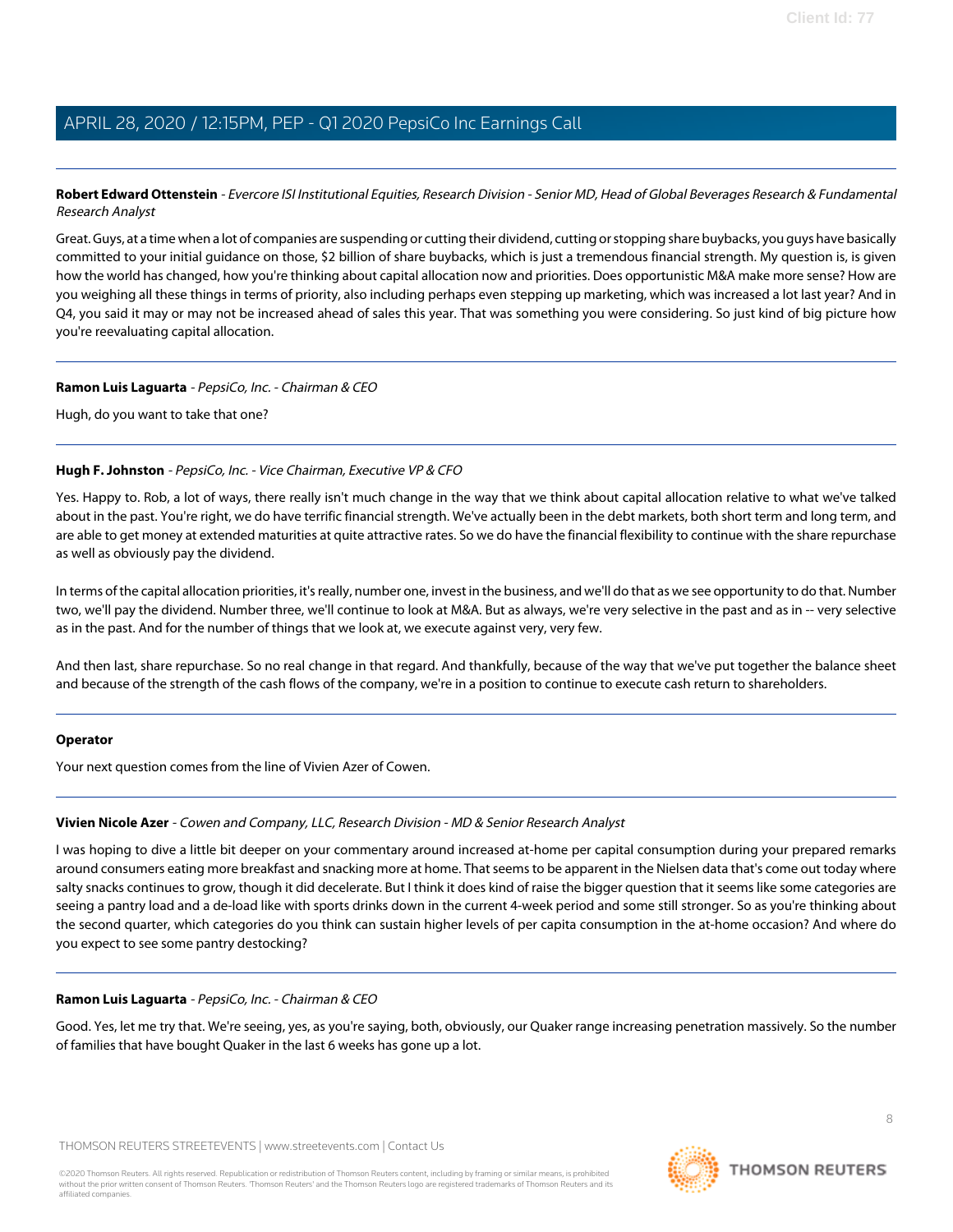And we're seeing, obviously, I mean, there's one clear reason, right? People are cooking at home and, therefore, they're using the product more. And we're seeing the cycle of repurchase also good. So I don't think there's much stocking in the house as long as people continue to have breakfast or continue to cook at home.

And we're emphasizing in our marketing not only the breakfast opportunity but also the cooking and the recipes where our oats can be part of that cooking opportunity. And this is here in the U.S., but it's also in Latin America where we've moved 100% to recipes on oats and some of our Quaker products.

The good news for us is we've made a lot of positive changes to Quaker products, right? We reduced sugar, we reduced artificials, we improved the formulas. I think we have better-tasting products as well. So hopefully, this is an opportunity for the consumers to reassess the brand and to give it a structural boost. So we're dedicating our market investments to that particular trial and repurchase of the Quaker range of product, which I think are extremely good and great tasting.

Then when you see the snack product, obviously, I mean, there's many more occasions in the family now with the kids at home and with -- we're all taking breaks during the day between our busy days and then occasions watching TV together as a family or whatever. So there are a lot of occasions at home now that they were not there 6 or 7 weeks ago. So we're also emphasizing the -- in our advertising the opportunities that the snacks category give consumers to have moments of enjoyment during this confinement.

We're seeing our multipacks, our variety packs increasing massively. We're seeing our Tostitos brand, our dips going up a lot. I mean, obviously, every single brand, but those are where we're seeing the highest growth.

And the beauty -- to your point on stocking, the beauty of our snacks is that it can only last for a certain period of time, and they have expiry dates. So consumers will eat them. They will not stock them forever. So we see the cycles of repurchase also very clear on the snack business, and those are products that people buy, put in their pantry, and they get consumed by the whole family.

#### <span id="page-8-0"></span>**Operator**

Your next question comes from the line of Steve Powers of Deutsche Bank.

## **Stephen Robert R. Powers** - Deutsche Bank AG, Research Division - Research Analyst

Hope you're well. Ramon, looking out over the horizon, and I guess building on some of the comments you made in response to Andrea's question, I was hoping you could elaborate a bit further on your early thoughts around an exit strategy from current lockdown conditions specifically in North America and Western Europe, maybe building on any lessons learned from China and commenting on whether that strategy and its timing is likely to vary at all, snacks versus beverages, in your view. And I guess I'd also love any thoughts you have as -- or expectations around how your approach and the timing may differ across markets, whether based on consumer, customer mentalities, your competitive standing or just governmental policy. Just what does the exit strategy look like?

## **Ramon Luis Laguarta** - PepsiCo, Inc. - Chairman & CEO

Yes. No, I was -- my point was more about the fact that will it be very linear or not. And I think as we're obviously looking at all the different scenarios and as we imagine, managing the company now is -- there's a lot of scenario planning and a lot of options and staying super agile. That's kind of the way we're empowering the front line, being super agile and just playing scenarios. I mean, that's the way we're managing the company today.

So in our scenario planning, I mean, the chances of every country opening up and every state opening up and not having second waves, I think, are low, right? I mean you've seen the virus. The virus is still around. We don't have treatments, and we don't have vaccines. So until we have good treatments and good vaccines, we should be very cautious, right? And therefore, it's going to be down to a lot of -- billion of people individual

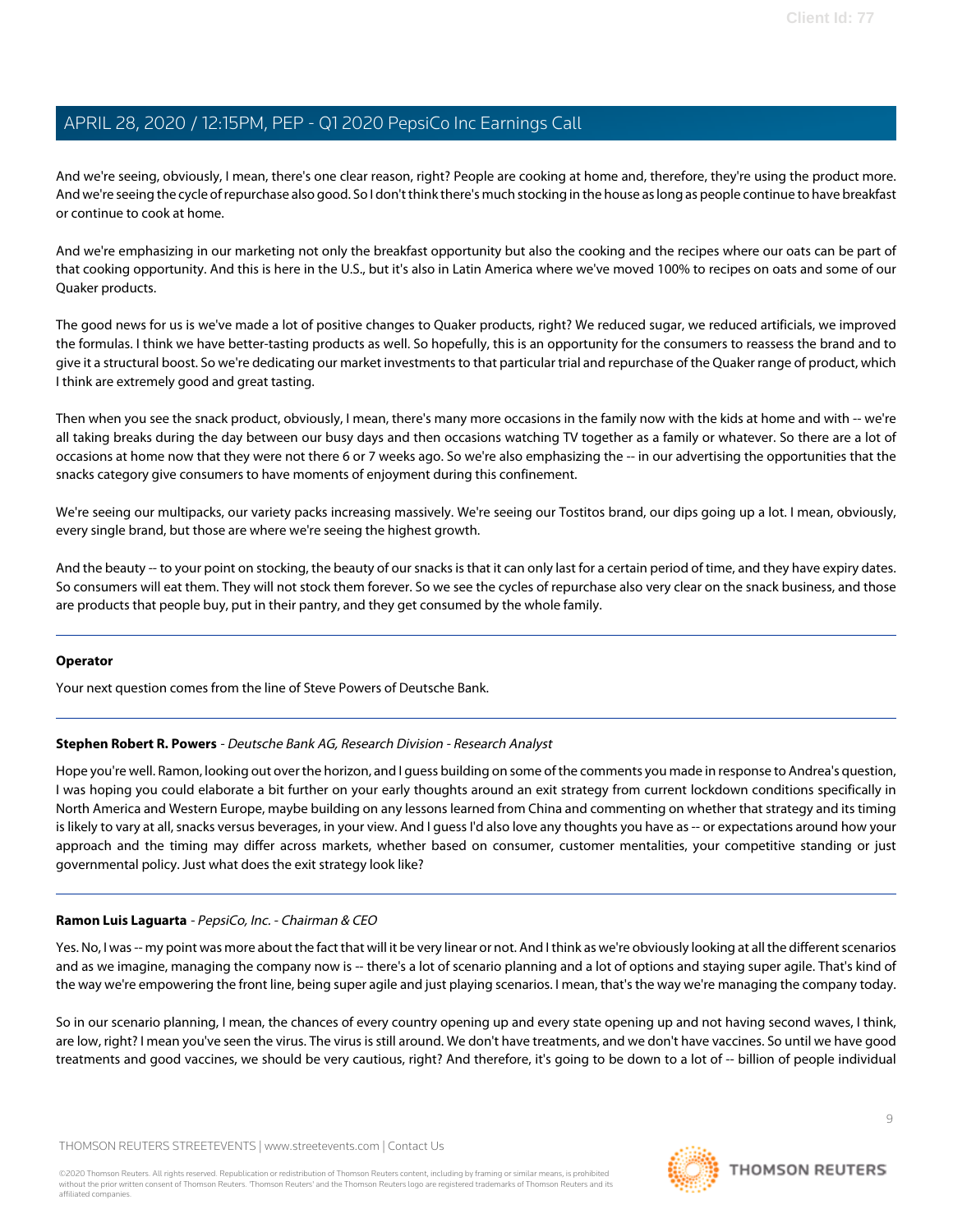behaviors whether we get contaminated or not. So that's what I meant, right, when I said we need to be careful that we don't project straight lines the moment the state opens we're all free and that business will come back. I think there's going to be a lot of iterations.

Our approach to this is, I would say, extremely aggressive on the commercial side in the sense that we want to be the first knocking at the door or every single store that opens with our mechanics and our salesmen trying to fix the equipment and refill the coolers and putting our racks in the first position and making sure that every consumer that walks into that store buys our products. So that's -- from the commercial mentality, that's how we're approaching this opportunity of restarting a lot of points of sale.

From the safety of our employees, obviously we're being extremely cautious and want to make sure that our people are extremely well protected and that are -- we care for them in a way that is better than anybody else.

So those are the tensions in the business: on the one hand, protecting our people 100%; on the other hand, being the most aggressive commercially so that when a store opens in any state, in any country around the world, we're the first company that knocks on the door to place our equipment. And that's the balance that we're trying to be the best at. And that's why I was referring earlier at the beginning that having very good people on the ground, extremely talented, very experienced, with a lot of -- having been through a lot of ups and downs in the marketplace gives me a lot of confidence that we can deliver in an advantaged way. And that's how we're thinking about all this complexity ahead of us.

#### **Operator**

<span id="page-9-0"></span>Your next question comes from the line of Laurent Grandet of Guggenheim.

## **Laurent Daniel Grandet** - Guggenheim Securities, LLC, Research Division - Senior Analyst and MD of the Consumer & Retail Team

Ramon and Hugh, innovative format to read your results this morning. I like that. I have a follow-up question on energy, actually. On Bang, how much will you be able to distribute immediately? And how fast are you planning to exit from existing distribution agreements? And then clearly, upside in energy is primarily affecting the U.S. Could you help us understand how internationally -- international could benefit from the Rockstar acquisition? As in some countries like in the U.K., I mean, the current distributor has been communicating that there was no change to its distribution agreement. And also, why Bang distribution did it just for the U.S.? So what's the plan basically for international in energy?

## **Ramon Luis Laguarta** - PepsiCo, Inc. - Chairman & CEO

Yes. Listen, I won't give you a lot of details on the details of the movement from the existing distribution network of Bang to our network. But it will be progressive. It will start in some channels as early as early May. And I would assume that by the beginning of Q4, it should pretty much be in our tracks. I mean that's how we're thinking about it. There will be exceptions, but that should be -- that's our ongoing assumptions.

Internationally, we have very strong energy businesses in many countries with our own brands, Sting or Ad Rush in Russia and all of Eastern Europe. Pretty strong brands. Now the Rockstar brand and formulations give us another tool to penetrate that market. It's going to be elevated as one of the priorities of the company internationally in our beverage business. And obviously, we will be applying the framework that we applied to any opportunity in our beverage market, which is stronghold, battleground or challenge your markets and make sure that we segment the way we operate our priorities commercially in those markets based on that framework. So we'll do the same with Rockstar. But you should -- obviously, long term, you'll see more markets carrying our Rockstar brands internationally and being a bit more of an active player in the energy category.

#### **Operator**

Your next question comes from the line of Sean King of UBS.

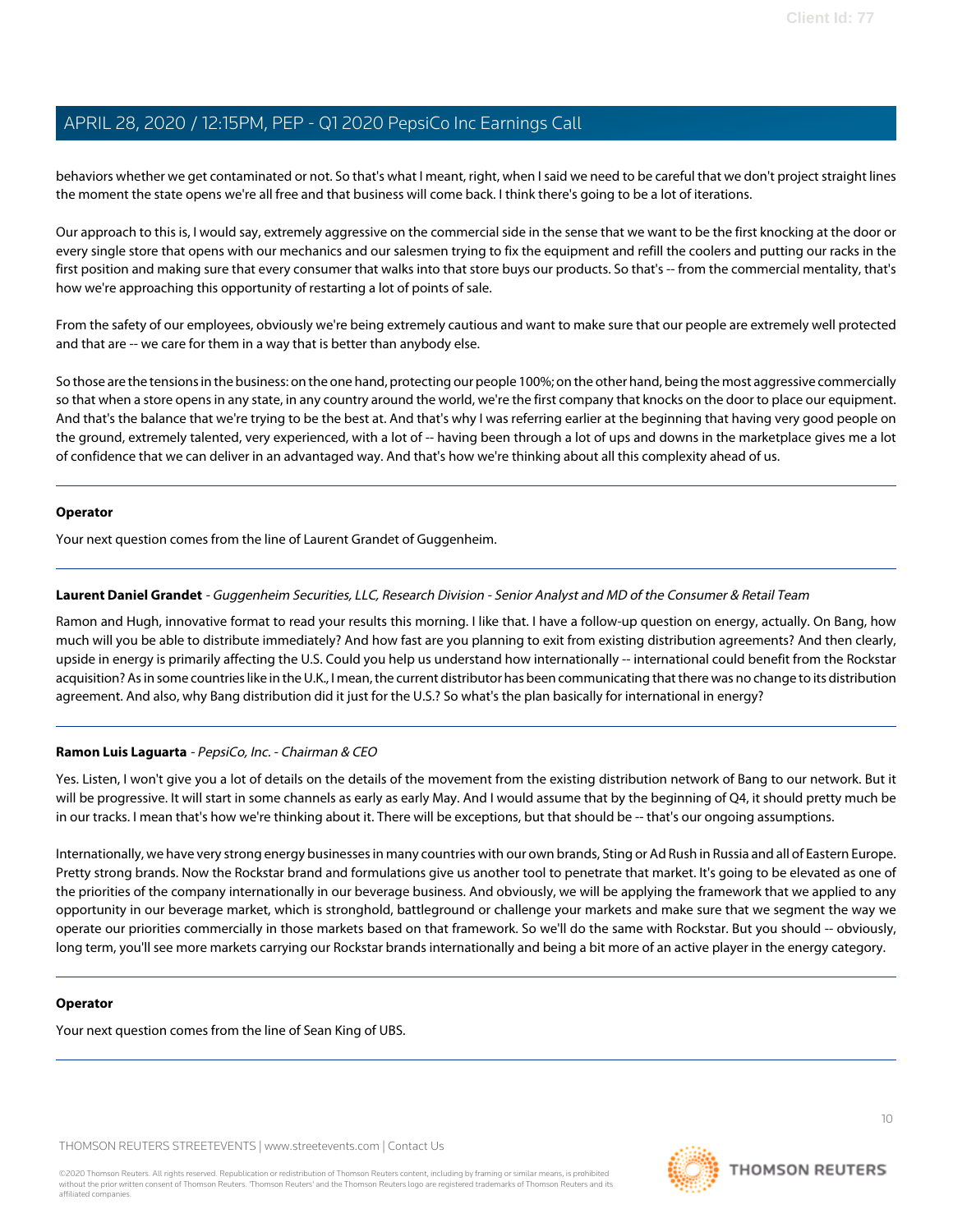#### <span id="page-10-0"></span>**Sean Roberts King** - UBS Investment Bank, Research Division - Equity Research Analyst of Beverages

Mountain Dew, I guess, returned to growth. Is this the sustainable inflection we were looking for? Or is there an aspect of the pre-COVID pantry loading to help drive that?

#### **Ramon Luis Laguarta** - PepsiCo, Inc. - Chairman & CEO

Listen, we've been investing a lot in Mountain Dew. And obviously, there's a return on that investment, right? The growth in Q1, there's been a very good innovation for us that has been Zero Mountain Dew, and that seems to be getting a lot of good reception by consumers. And we knew that we were losing some segment of consumers to other nonsugar brands. So the fact of having a zero proposition in Mountain Dew, I think it's getting some of those consumers back into the franchise.

Our marketing is also obviously helping us to get consumers into higher frequency levels. I think the fact that we now have more freedom to innovate in Mountain Dew and be a bit more intentional about energy would also give us another vector of opportunity for Mountain Dew. So I wouldn't say that we're 100% out of the woods in Mountain Dew, but I see a lot of bright spots in how the brand is performing in particular channels.

It is now impacted a little bit more than others in convenience stores. I mean that brand has particular higher penetration in impulse channel and convenience stores. So the fact that convenience stores are down in traffic and obviously given the current transportation limitations, that impacts Mountain Dew a bit more than other brands. But obviously, as soon as people are driving around and moving around, we'll see that brand coming back, and we'll be ready with our commercial programs when that circumstance occur.

#### **Operator**

<span id="page-10-1"></span>Our final question today will come from the line of Bill Chappell of SunTrust.

#### **William Bates Chappell** - SunTrust Robinson Humphrey, Inc., Research Division - MD

Just a quick question on kind of commodity outlook and any changes you're doing or thinking about in terms of near- or long-term hedges and how we should look at it in terms of is it largely -- the benefit largely offset by currency in terms of kind of your outlook. I realize you're not giving guidance but just kind of how we should think about it. Or is there more we just have yet to see as it kind of flows through the supply chain over the next 2, 3 quarters? So any color there would be great.

## **Ramon Luis Laguarta** - PepsiCo, Inc. - Chairman & CEO

Hugh, do you want to take that, please?

## **Hugh F. Johnston** - PepsiCo, Inc. - Vice Chairman, Executive VP & CFO

Yes. Yes, I've got it, Bill. As you know, we've been sort of systematically buying for a number of years now. We tend to be 6 to 18 months out. Right now, we expect low single-digit commodity inflation, both for Q2 and for the balance of the year, and that includes transaction FX. At this point, we're about 80% covered on market-traded commodities and about 2/3 over the entire basket.

We haven't made any huge material changes. We did go a little bit longer on oil as the market went so far down as to be in, in a lot of cases, below the cost of production. But other than that, I would expect us to continue to run our systematic forward-buying program because it has set us up well for predictability in cost as well as predictability in pricing in the marketplace. So I think that strategy continues to serve us well.